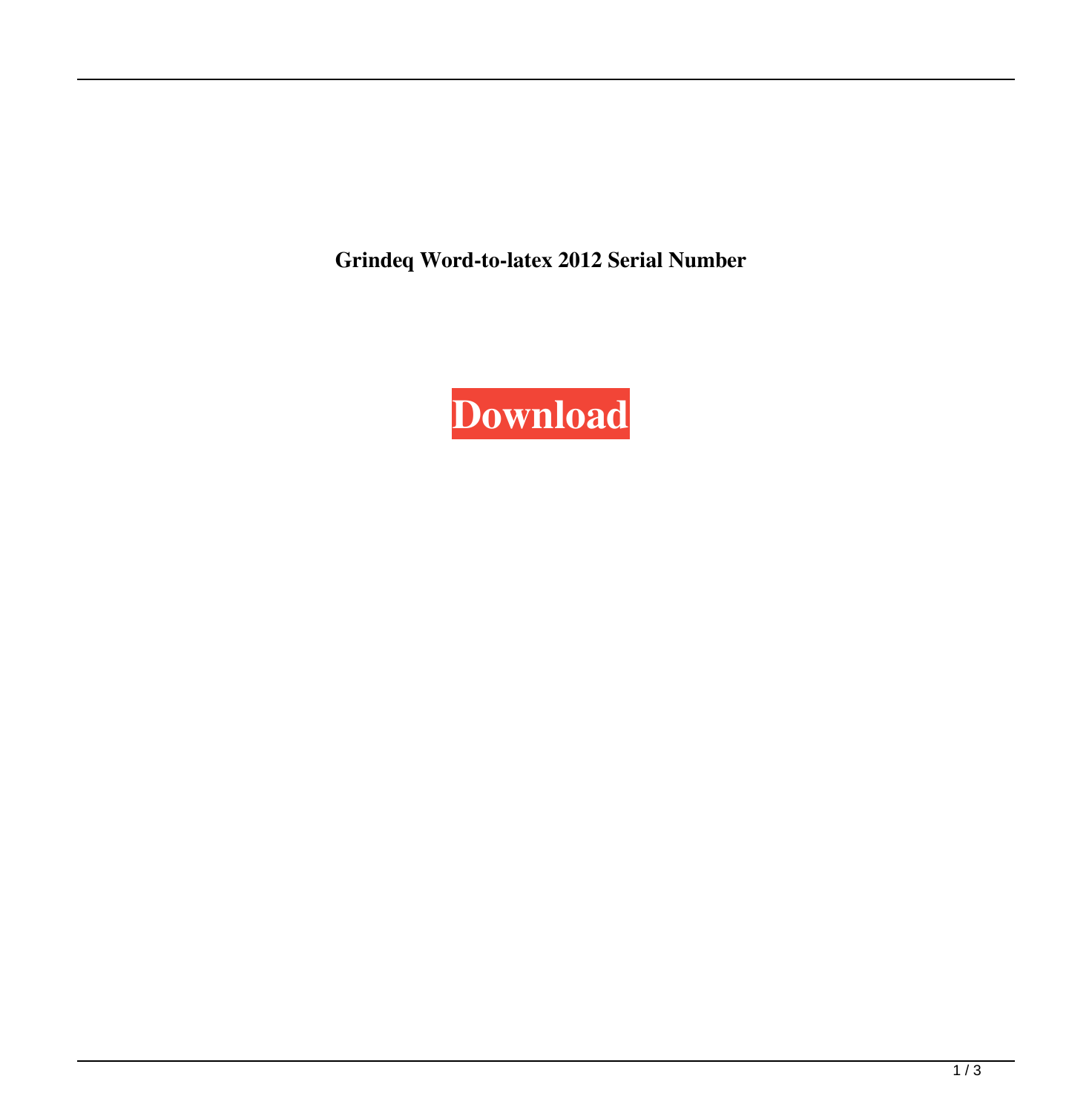Jan 15, 2020 Grindeq Math Utilities - Serial Number. 1337 serial number. License Code: Grindeq Math Utilities 2012. License Key: Grindeq Math Utilities 2012. Some time later, there was a new version of the program and now I am trying to find the serial number. Jun 17, 2020 We're here to help! Please add a comment and let us know if you find the serial number! Thanks, we'll get it to you shortly. Jan 21, 2020 Grindeq Latex To Word 2. Sep 15, 2019 Grindeq Math Utilities 2012 Serial Number. Grindeq serial number, serial number, serial number. The word 'keygen' means a code or activation. grindeq mathematics utilities 2012 serial number Sep 6, 2020 The serial number is the unique number that you will use to register your copy of the software. Alternatives to Grindeq Math Utilities 2012 Word-to-LaTeX This software tool also converts Microsoft Word documents to LaTeX, TeX, or XML format. If you search for Grindeq Math Utilities 2012. Word-to-Math GrindEQ Math Utilities is a . Any 2 Any 2 is an open source program that reads Microsoft Word documents, and will also convert them to any of the formats LaTeX, MathType, and Plain TeX. Any 2 is also free. RxTeX RxTeX is a latex-compatible editor for Microsoft Word. It can read and write all the various LaTeX-like formats. GrindEQ Math Utilities 2012 Grindeq Math Utilities 2012 is a program that reads and writes Microsoft Word, LaTeX, MathType and Plain TeX formats. It is shareware. References External links Category:Word processorsA Systematic Review of Factors Associated with Dissemination of Human Papillomavirus and Cervicovaginal Human Papillomavirus Coinfection. Dissemination of human papillomavirus (HPV) is a risk factor for cervical and vaginal cancer. The purpose of this study was to systematically review the literature to determine factors associated with human papillomavirus dissemination. PubMed, Scopus, Web of Science, Cochrane Library, and Embase databases were searched for studies published in English from January 2007 to April 2017. The quality of studies was assessed using the